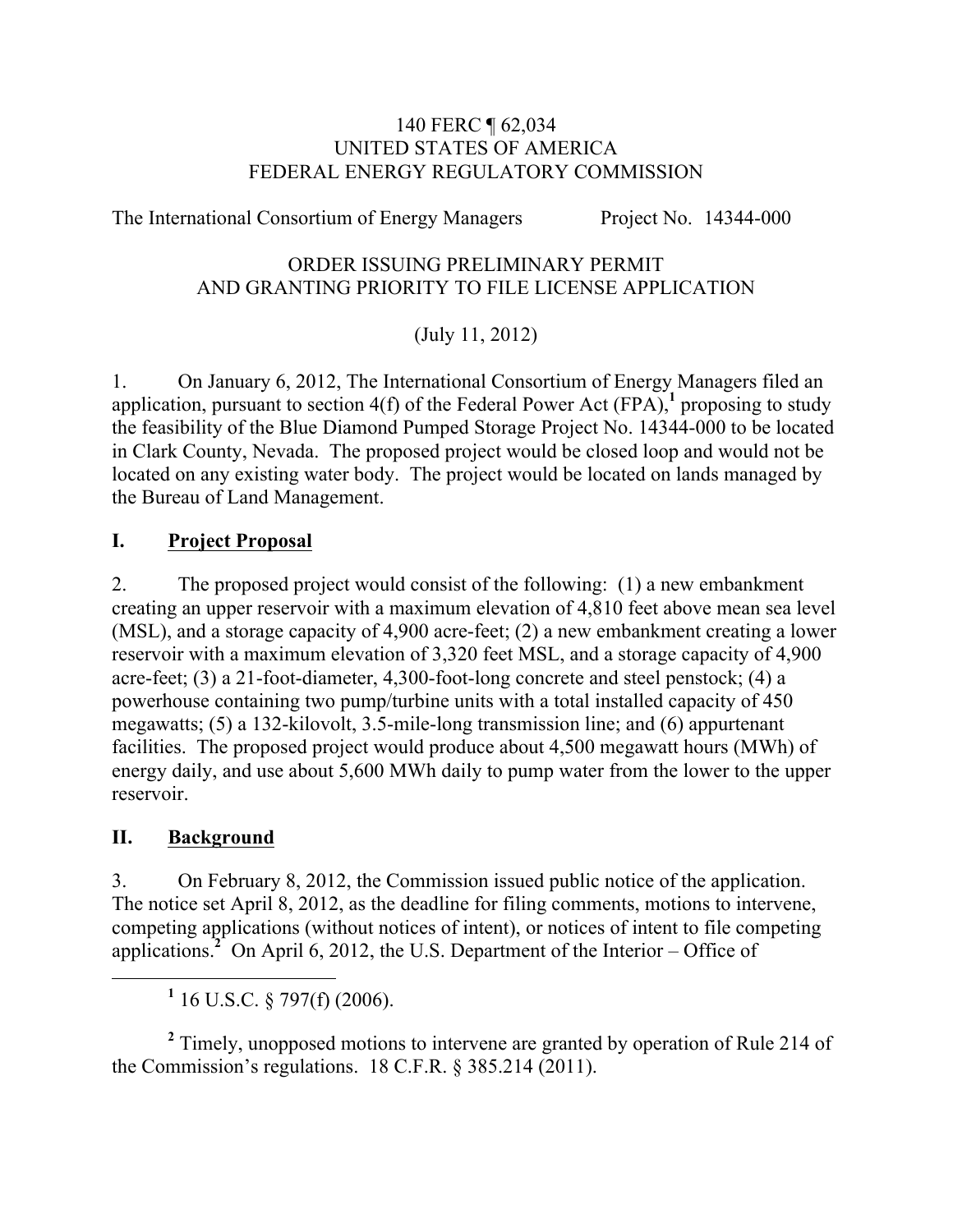Environmental Policy and Compliance filed a letter stating it had no comments to offer on the Blue Diamond Pumped Storage Project. Laura B. Jacobsen commented that she didn't believe the source of water for the proposed project has yet been identified.

## **III. Permit Information**

4. Section 4(f) of the FPA authorizes the Commission to issue preliminary permits for the purpose of enabling prospective applicants for a hydropower license to secure the data and perform the acts required by section 9 of the FPA,**<sup>3</sup>** which in turn sets forth the material that must accompany an application for license. The purpose of a preliminary permit is to preserve the right of the permit holder to have the first priority in applying for a license for the project that is being studied.<sup>4</sup> Because a permit is issued only to allow the permit holder to investigate the feasibility of a project while the permittee conducts investigations and secures necessary data to determine the feasibility of the proposed project and to prepare a license application, it grants no land-disturbing or other property rights.**<sup>5</sup>**

5. During the course of the permit, the Commission expects that the permittee will carry out prefiling consultation and study development leading to the possible development of a license application. For the proposed closed loop pumped storage configuration, identifying the source and cost of possible water supplies will be an important aspect of the any prefiling investigations. The prefiling process begins with preparation of a Notice of Intent (NOI) and Pre-Application Document (PAD) pursuant to sections 5.5 and 5.6 of the Commission's regulations.<sup>6</sup> The permittee must use the Integrated Licensing Process unless the Commission grants a request to use an alternative

**<sup>3</sup>** 16 U.S.C. § 802 (2006).

**<sup>4</sup>** *See, e.g., Mt. Hope Waterpower Project LLP*, 116 FERC ¶ 61,232 at P 4 (2006) ("The purpose of a preliminary permit is to encourage hydroelectric development by affording its holder priority of application (i.e., guaranteed first-to-file status) with respect to the filing of development applications for the affected site.").

**<sup>5</sup>** Issuance of this preliminary permit is thus not a major federal action significantly affecting the quality of the human environment. A permit holder can only enter lands it does not own with the permission of the landholder, and is required to obtain whatever environmental permits federal, state, and local authorities may require before conducting any studies. *See, e.g., Three Mile Falls Hydro, LLC*, 102 FERC ¶ 61,301 at P 6 (2003); *see also Town of Summersville, W.Va. v. FERC,* 780 F.2d 1034 (D.C. Cir. 1986) (discussing the nature of preliminary permits).

**<sup>6</sup>** 18 C.F.R. §§ 5.5 and 5.6 (2011).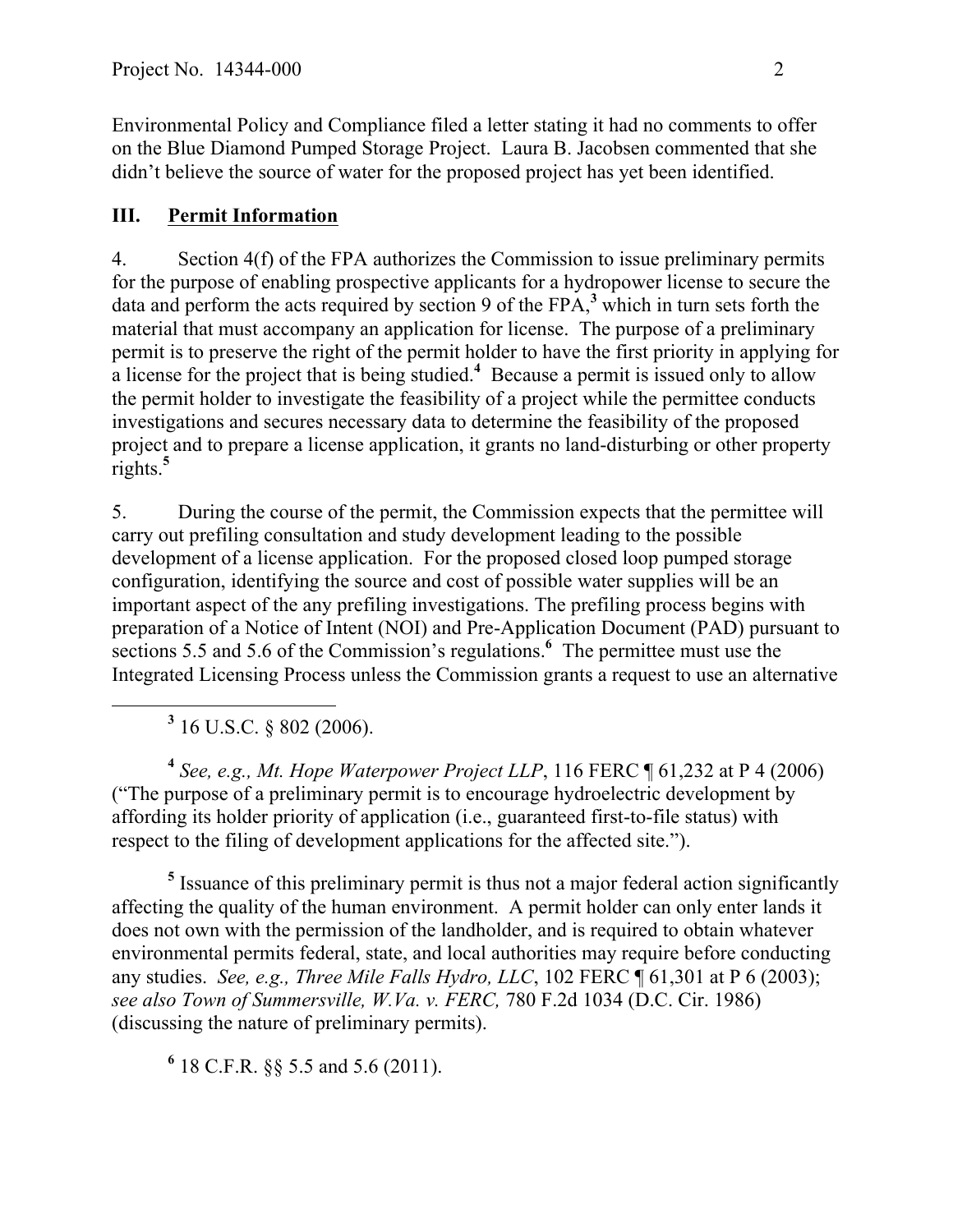process (Alternative or Traditional Licensing Process). Such a request must accompany the NOI and PAD and set forth specific information justifying the request.**<sup>7</sup>** Should the permittee file a development application, notice of the application will be published, and interested persons and agencies will have an opportunity to intervene and to present their views concerning the project and the effects of its construction and operation.

6. Article 4 of this permit requires the permittee to submit a progress report no later than the last day of each six-month period from the effective date of this permit. A progress report must describe the nature and timing of what the permittee has done under the pre-filing requirements of section 4.38 and Part 5 of the Commission's regulations for the specific reporting period. A permit may be cancelled if a permittee fails to file a timely progress report or if the report does not demonstrate that progress is being made by the permittee. The late filing of a report or the supplementation of an earlier report in response to a notice of probable cancellation will not necessarily excuse the failure to comply with the requirements of this article.

7. A preliminary permit is not transferable. The named permittee is the only party entitled to the priority of the application for license afforded by this preliminary permit. In order to invoke permit-based priority in any subsequent licensing competition, the named permittee must file an application for license as the sole applicant, thereby evidencing its intent to be the sole licensee and to hold all proprietary rights necessary to construct, operate, and maintain the proposed project. Should any other parties intend to hold during the term of any license issued any of these proprietary rights necessary for project purposes, they must be included as joint applicants in any application for license filed. In such an instance, where parties other than the permittee are added as joint applicants for license, the joint application will not be eligible for any permit-based priority.**<sup>8</sup>**

### The Director orders:

(A) A preliminary permit is issued for the Blue Diamond Pumped Storage Project No. 14344 to The International Consortium of Energy Managers, for a period effective the first day of the month in which this permit is issued, and ending either 36 months from the effective date or on the date that a development application submitted by the permittee has been accepted for filing, whichever occurs first.

**<sup>7</sup>** *See* 18 C.F.R. § 5.3 (2011).

**<sup>8</sup>** *See City of Fayetteville*, 16 FERC ¶ 61,209 (1981).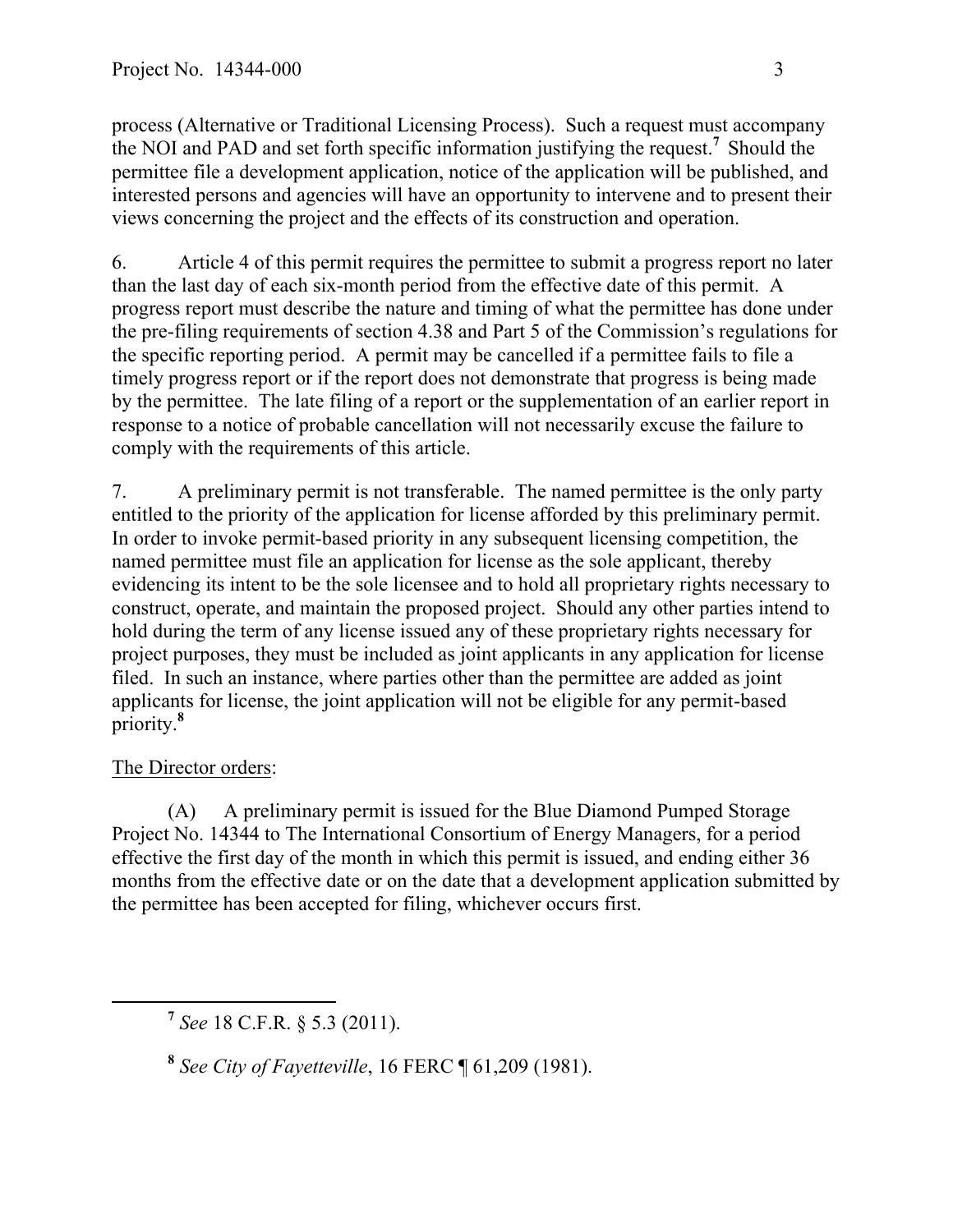(B) This preliminary permit is subject to the terms and conditions of Part I of the Federal Power Act and related regulations. The permit is also subject to Articles 1 through 4, set forth in the attached standard form P-1.

(C) This order constitutes final agency action. Any party may file a request for rehearing of this order within 30 days of the date of its issuance, as provided in section 313(a) of the Federal Power Act, 16 U.S.C. § 8251 (2006), and section 385.713 of the Commission's regulations, 18 C.F.R. § 385.713 (2011).

> Timothy J. Welch, Chief West Branch Division of Hydropower Licensing